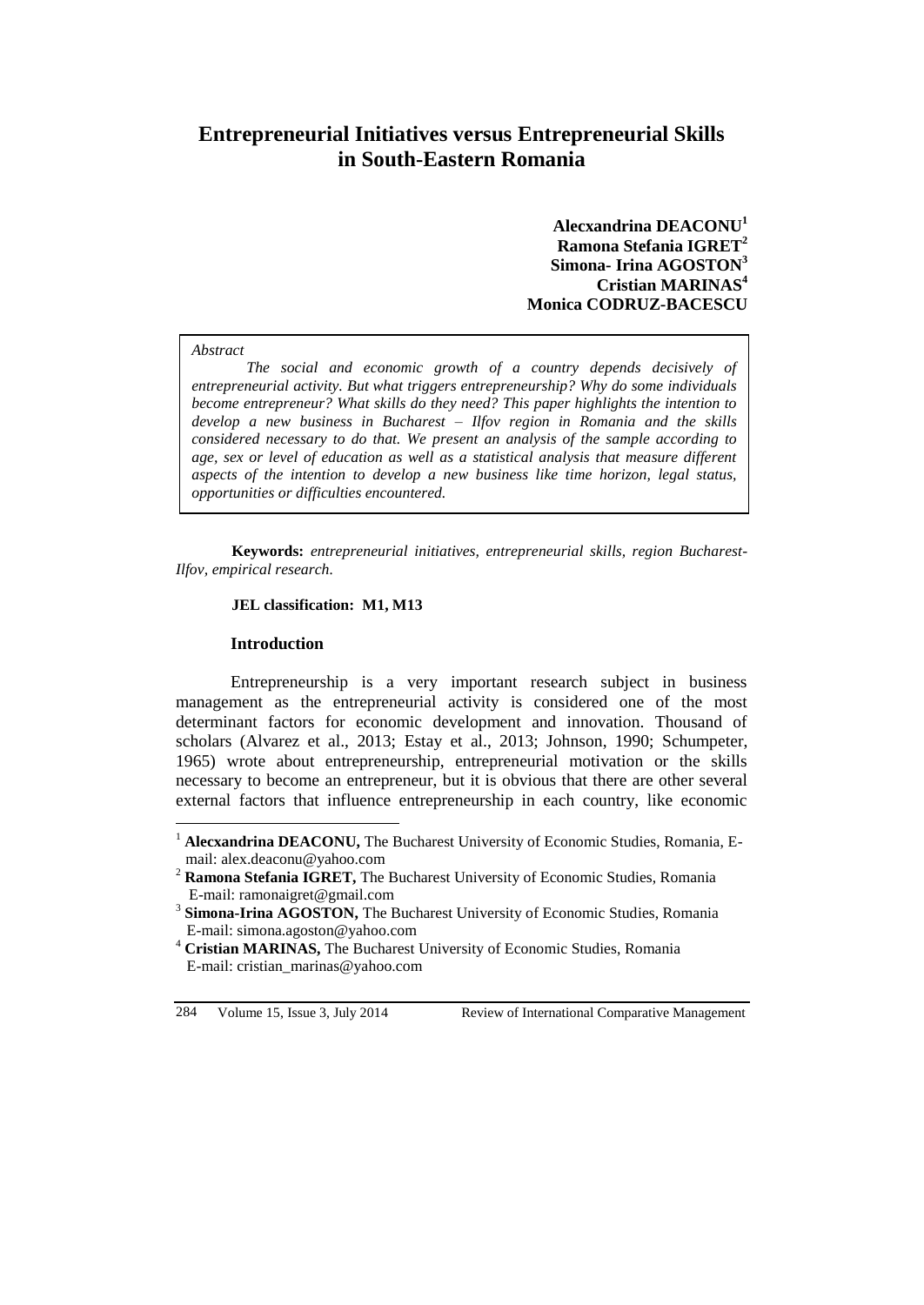context, entrepreneurial facilities, culture background, funding, entrepreneurial education, etc. In fact, do Paço et al. (2013) consider that education and training can increase the psychological attributes and behaviours associated with entrepreneurship, but not fundamentally. Many researches (Ajzen, 2001, Do Paço et al., 2013; Linan and Fernandez-Serrano, 2013; Radu and Redien-Collot, 2008) support the idea that specific economic and socio-cultural aspects might definitely influence the decision to become entrepreneur.

In order to highlight the intention to develop a new business in the city capital of Romania and its neighbourhood (Ilfov County) and the need for certain entrepreneurial skills, we conducted a study which emphasis some specific characteristics of entrepreneurship in Romania. The study aims to assess the possibility to have an entrepreneurial initiative in Bucharest – Ilfov region and the entrepreneurial skills required. The paper is structured as follows. Firstly, we present some methodological issues including the sample characterization and then we describe the processing and data analysis. Next we discuss the findings of the research and reach some final conclusions.

In order to measure the intention of developing new businesses in the Bucharest -Ilfov region and the need to acquire entrepreneurial skills and abilities of potential entrepreneurs, an empirical research was conducted based on a questionnaire that asked residents of Bucharest -Ilfov area and took place at the end of 2012.

Further on, the research methodology will be presented, which includes the following aspects: the structure and development of the questionnaire and the method of collecting primary data. Next, it will be presented an analysis of the sample according to various criteria: age, sex, level of education. In the third part, there will be presented a series of statistical analyzes that measure different aspects of the intention to develop a new business in the Bucharest -Ilfov area (time horizon, legal status, opportunities or difficulties encountered in the area and so on), as well as the necessity of questioned persons to acquire various skills and abilities in the field of entrepreneurship that would facilitate the opening of a business (necessary skills, the intention to participate in training courses, interest in a training course in a specific area).

### **1. Research methodology**

The present research is based on a questionnaire, representing one of the most frequently used tool in the social sciences. The questionnaire applied in the present research includes different types of questions, most of them being *closed questions*. Only at certain questions were allowed open answers like "Another response" in which the respondent was able to fill in free if the option was not found in the response options. Closed questions can be classified into two categories: multiple choice questions, in which the interviewed person is able to choose several answers which are suitable from a wider range of options; questions with one response on a Likert scale from 1 to 5 (1 - strongly disagree, 2 - disagree partly, 3 - neutral, 4 - partly agree, 5 - strongly agree) that measures agreement /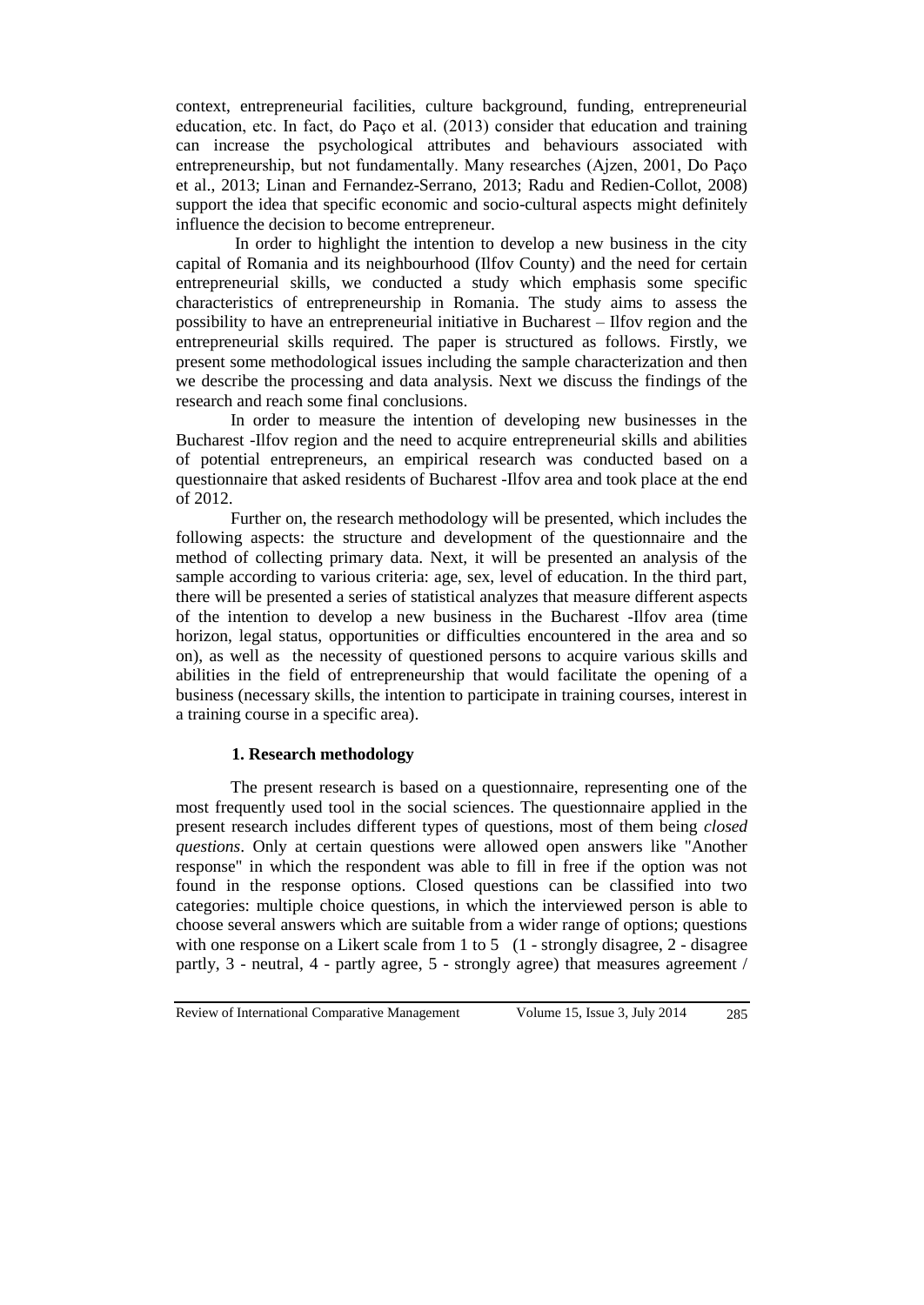disagreement of respondent towards a certain affirmative response at which it is added the option " I don't know / I didn't think about it". Closed questions were preferred because they are easier processed statistically and respondents are more responsive and easier to answer such questions.

The questions included in the questionnaire resulted after organizing a focus group. In addition to the conclusions of the focus group, when designing the questionnaire items, there were also analyzed various specialized works carried out by other researchers and various items from their research were taken in the present study.

The questionnaire was distributed both in hard copy and in electronic format. For the electronic format, the specialized website www.surveyconsole.com was used, where http://cercetare2012.surveyconsole.com address was created, which was communicated to the target group and where the questionnaire can be completed online. Potential respondents were encouraged to use the link above to complete the questionnaire because we wanted to eliminate the risk of errors when entering and coding data obtained on paper, in electronic format. However, 1,000 questionnaires were distributed in paper format, of which 205 returned pieces. The link above was distributed to a network of over 3,000 users. In total, 680 responses were obtained, of which 420 valid responses. Thus, starting from the premise that 4,000 people have received the questionnaire (1,000 persons in hard copy and 3,000 have received the link to the questionnaire) it can be calculated a response rate of 17%. Of the 680 questionnaires received, 420 questionnaires were considered valid and were included in the analysis.

The data obtained were exported, coded and processed using the statistical package SPSS 19 and Microsoft Office Excel 2007.

The main limitations of the research refer to the geographic area in which the questionnaire was distributed, namely the Bucharest -Ilfov area and the possibility of errors when entering data from paper format in software SPSS 19 and Microsoft Office Excel 2007.

# **2. Sample characterization**

The sample in the present research is represented by the people who live in the Bucharest-Ilfov area and are potential entrepreneurs in this area and target group for courses in various fields aimed at supporting the entrepreneurial approach.

In order to calculate the sample size, Field 's theory (2005) was used, according to which the sample size should not be related to the total population, but to the number of questions or the independent variables in the questionnaire. According to the same author, it is required a minimum of 15 responses for each question. For the present questionnaire, along with questions of identification, we have a total of 12 questions, thus resulting a minimum of 180 questionnaires that must be collected. The number of valid questionnaires obtained is 420 questionnaires, resulting that the minimum recommended value has been reached.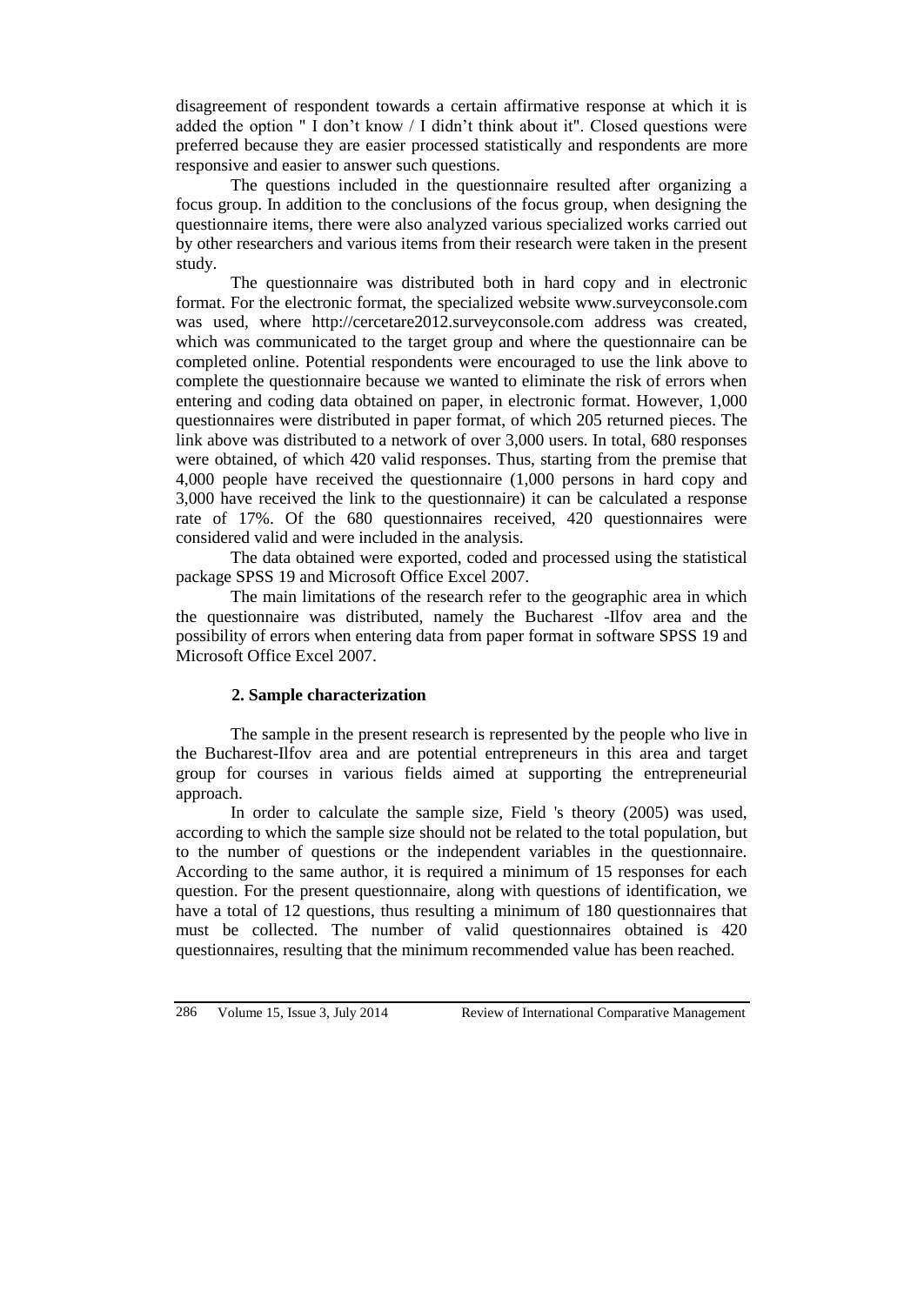Further on, the sample will be characterized in terms of age, sex and level of education. As shown in the following figure, in terms of respondents' age, it can be seen that the majority of respondents (55% of respondents) are young people aged between 20 and 30. This can be seen as a positive fact, because the chances of being trained to become an entrepreneur are higher in young people. This is true, considering an error margin, and in terms of their desire to improve their entrepreneurial skills and participate in training because they are usually in full educational process. Over 20% of the respondents have between 30 and 40 years, which is true for the age group between 40 and 50 years. Less than 3 % of respondents are aged over 50 years (see figure below).



**Figure 1. Age of respondents** *Source:* Own illustration in SPSS 19

The skewness index has a positive value, which indicates a shift to the left of the histogram. This is confirmed, most of those surveyed being under the age of 40 years. Out of the analysis, it results that the most represented age group is 26-30 years, 122 of the respondents with ages in this range. Kurtosis index has a negative value, which indicates a vaulted distribution.

Regarding the respondents' gender, we have a cast that broadly reflect the population structure in Romania; about 61 % of the respondents were women and 39% men.

Next question characterizes the sample in terms of education level, namely the last form of graduated education: 50% of respondents graduated from high school. Given that most of the respondents are young, it can be assumed that at the time of investigation they continue the studies at university level. 22% of respondents have completed bachelor studies, and over 15% have completed their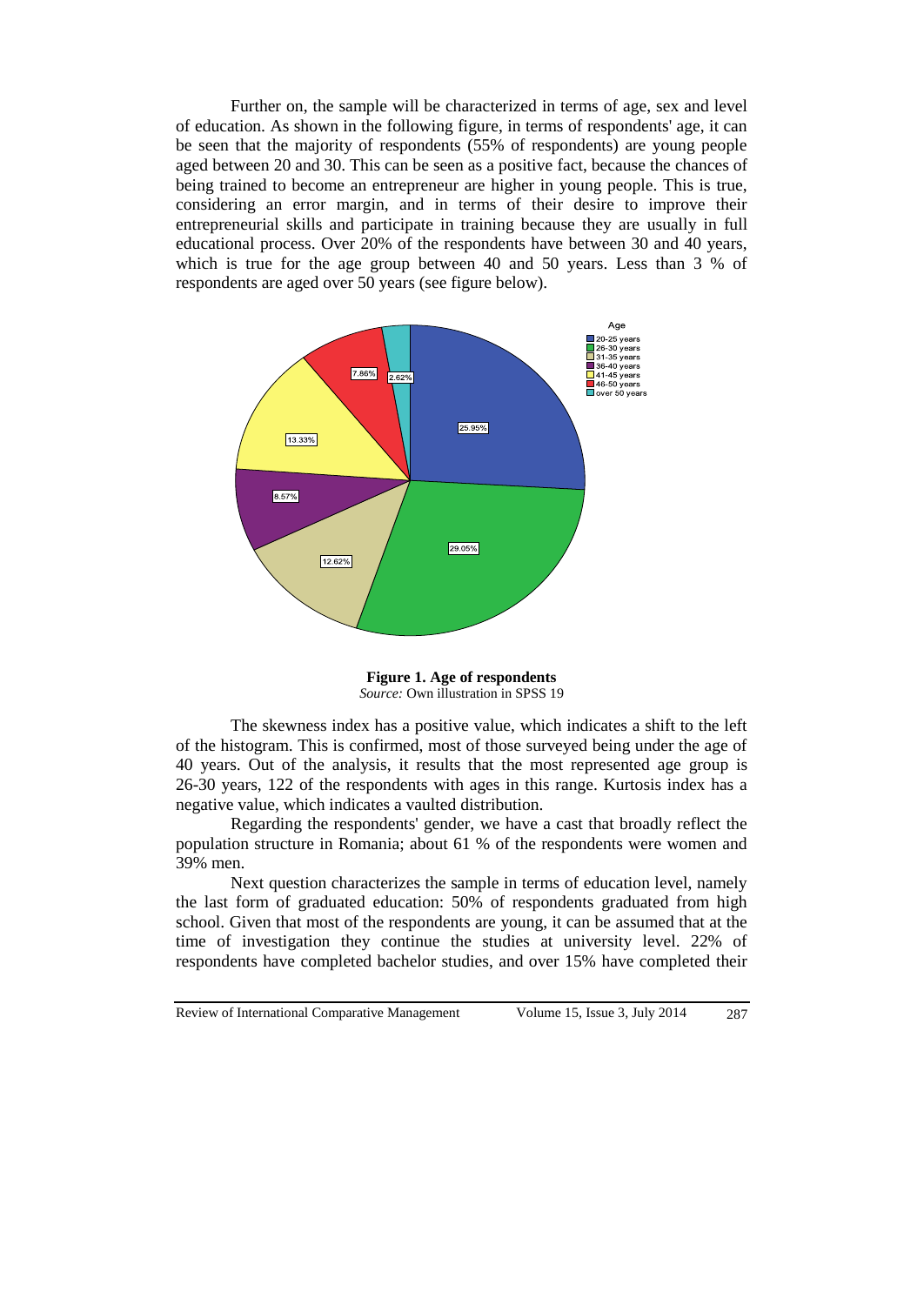master or other postgraduate studies. 5% of people surveyed have completed college or post-high school, while only 2.39 % have doctoral studies.

## **3. Processing and data analysis**

Further on, we analyse the most important results obtained from each of the three sections of the questionnaire: the intention to set up their business under different aspects, skills and abilities necessary for the development of their business, according to the respondents' opinion, the intention to participate in training courses. For this purpose we present various descriptive statistics such as average, median, mode, minimum, maximum, and skewness and kurtosis indices, Pearson correlation index, cross-tabulation tables, considered relevant in each case.

The first question in this section examines the difficulty of starting a business in Bucharest -Ilfov region according to the respondents. As shown in the figure below, most of the respondents (about 31%) find it difficult to start a business in the region where they live. An almost equal number of respondents, around 27% consider that it is neither difficult nor easy to start a business and that it is relatively easy to start a business. Also, in both extremes, i.e either very difficult or very easy, there are about 5% of respondents. 4.3% of respondents did not wish to express any opinion in this regard.



**Figure 2. Difficulty to start a business in the region Bucharest-Ilfov** *Source:* Own illustration in SPSS 19

Thus, the average is 2.97 on a scale from 1 - very difficult to 5 - very easy and the most common value is 2. This indicates that respondents consider it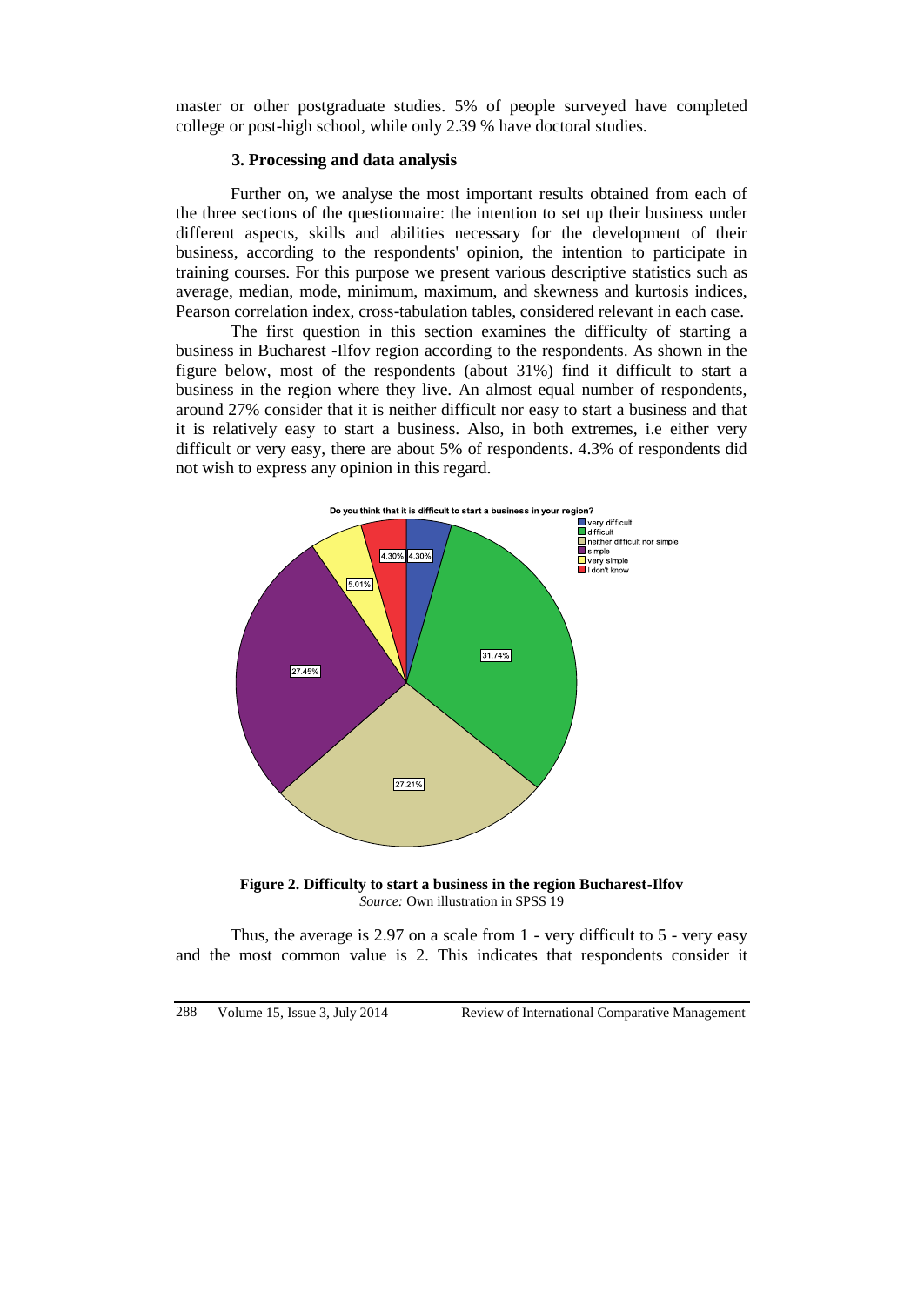medium difficulty to start a business in the region. The skewness index being slightly positive (0.105), it results that we are dealing with a distribution shifted slightly to the left, meaning prevailed values indicating difficulty of starting a business. Kurtosis index is positive, which means that we are not dealing with extreme response categories.

Asked to what extent they plan to develop their own business, 75% of respondents said they were considering this, 17.62 % have not yet thought of this or do not know, while only 8 % of respondents did not want to set up their own business.

The table below provides the link between the difficulty of starting a business in the region and the business intentions of the respondents. Note that, in percentage terms, the share of those who wish to establish a business is lower than among those who find it very difficult (74%) or difficult (73%) to set up their own business. Thus, while 74% and 73% of those who find it very difficult or difficult to set up their own business express the entrepreneurial intention, approximately 80 % of those who find it relatively easy to open their own business have entrepreneurial intentions. Given that the differences between the percentages described above are small, we can say that, contrary to expectations, there isn't an indirectly proportional strong link between the difficulty of starting a business and entrepreneurial intentions declared. Thus, potential entrepreneurs are discouraged by difficult conditions from the start.

|                                                          |                                                 | Do you think that it is difficult to start a business in your<br>region? |           |                                    |        |                |                 |
|----------------------------------------------------------|-------------------------------------------------|--------------------------------------------------------------------------|-----------|------------------------------------|--------|----------------|-----------------|
|                                                          |                                                 | Very<br>difficult                                                        | Difficult | Neither<br>difficult<br>nor simple | Simple | Very<br>simple | I don't<br>know |
|                                                          |                                                 | Count                                                                    | Count     | Count                              | Count  | Count          | Count           |
| Do you<br>intend to<br>start up<br>your own<br>business? | Yes, I do                                       | 14                                                                       | 94        | 92                                 | 84     | 17             | 11              |
|                                                          | No, I don't.                                    | $\overline{2}$                                                           | 14        | 5                                  | 8      | $\overline{2}$ | $\mathfrak{D}$  |
|                                                          | I don't<br>know/ I<br>didn't think<br>about it. | $\overline{2}$                                                           | 25        | 17                                 | 23     | $\overline{2}$ | 5               |

**Table 1. Relation between the challenges to start up a business in the region Bucharest-Ilfov and entrepreneurial initiatives**

*Source:* Own illustration in SPSS 19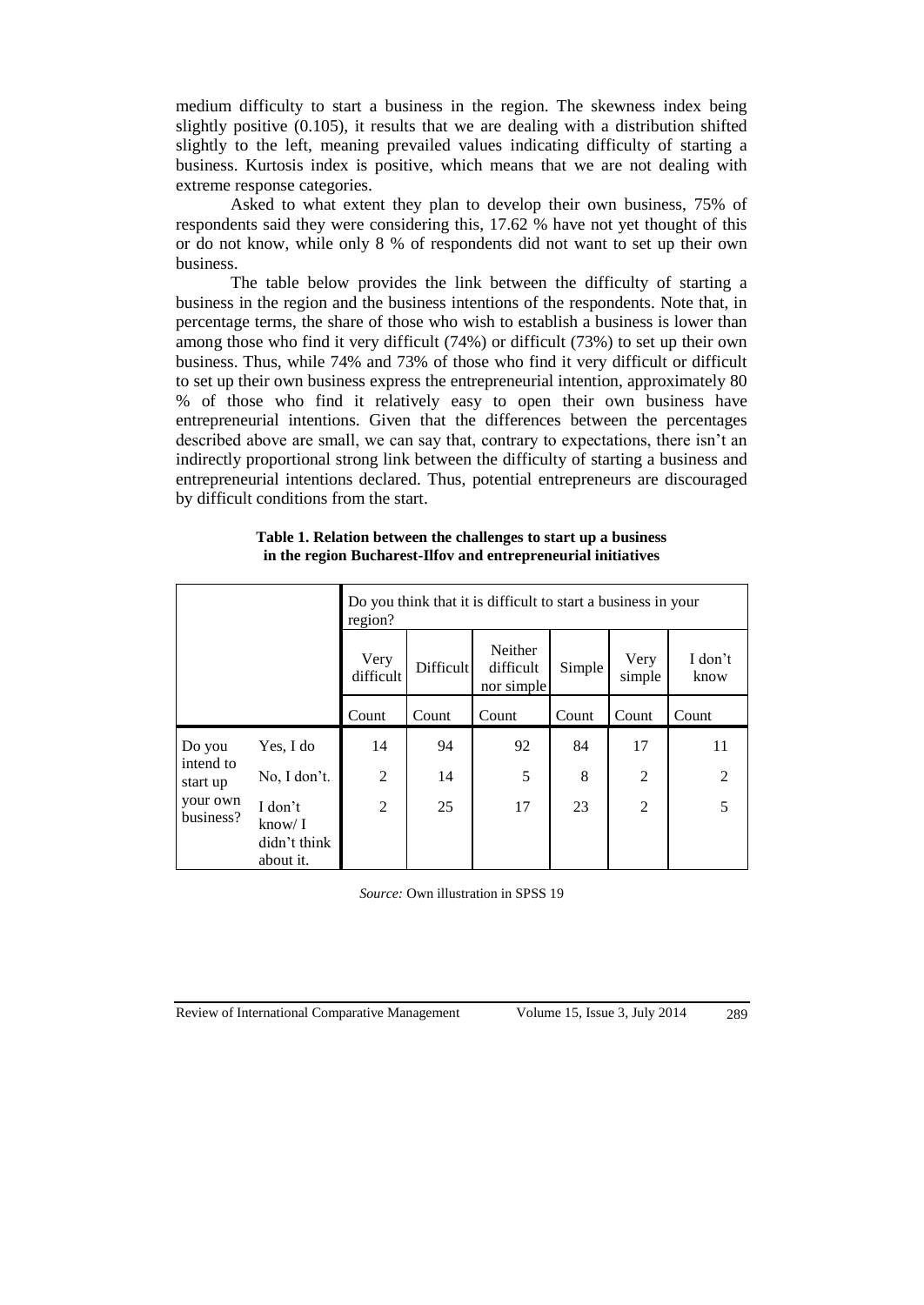Pearson correlation index between the two variables, the difficulty of starting a business and entrepreneurial intention, has a value of 0.021, which would indicate a weak positive relationship, but it is not relevant because Sig. has a value of .669, which indicates that the relationship between the two variables is not statistically significant.

Next, we considered interesting to analyze the entrepreneurial intentions by various demographic characteristics of the sample: age, sex, level of education. Thus, in the following figure it is noticed that a slightly higher proportion of women compared to men have entrepreneurial intentions (75.29% compared to 73.29 %). Also, 10.56 % of men do not want to start a business in the future, while only 6.18% of women deny entrepreneurial intention. 18.53 % of women do not know yet if they would start their own business, while only 16.15% of men do not have a clear opinion about it. The results of this comparative analysis indicate that in the Bucharest- Ilfov region, female entrepreneurship should be encouraged in various ways.



**Figure 3. Entrepreneurial intentions according to respondents' gender** *Source:* own illustration in SPSS 19

Regarding the relationship between the level of education and entrepreneurial intentions, we can see that the biggest intention to start their own business occurs in PhD graduates, where all those surveyed want to set up their own business. They are followed by high school graduates, a rate of 78.9% that want to start their own business. Approximately 69% of college and master graduates wish to engage in business, while only 57.1% of those with post-high school / college and 71.4% of those with vocational school have entrepreneurial intentions. The results presented above reflect that entrepreneurial intentions are even higher as the level of education increases. Category of high school graduates could cause errors in the interpretation of data - they represent a class of individuals with secondary education who have very high entrepreneurial intentions, but we have to keep in mind that many of these high school graduates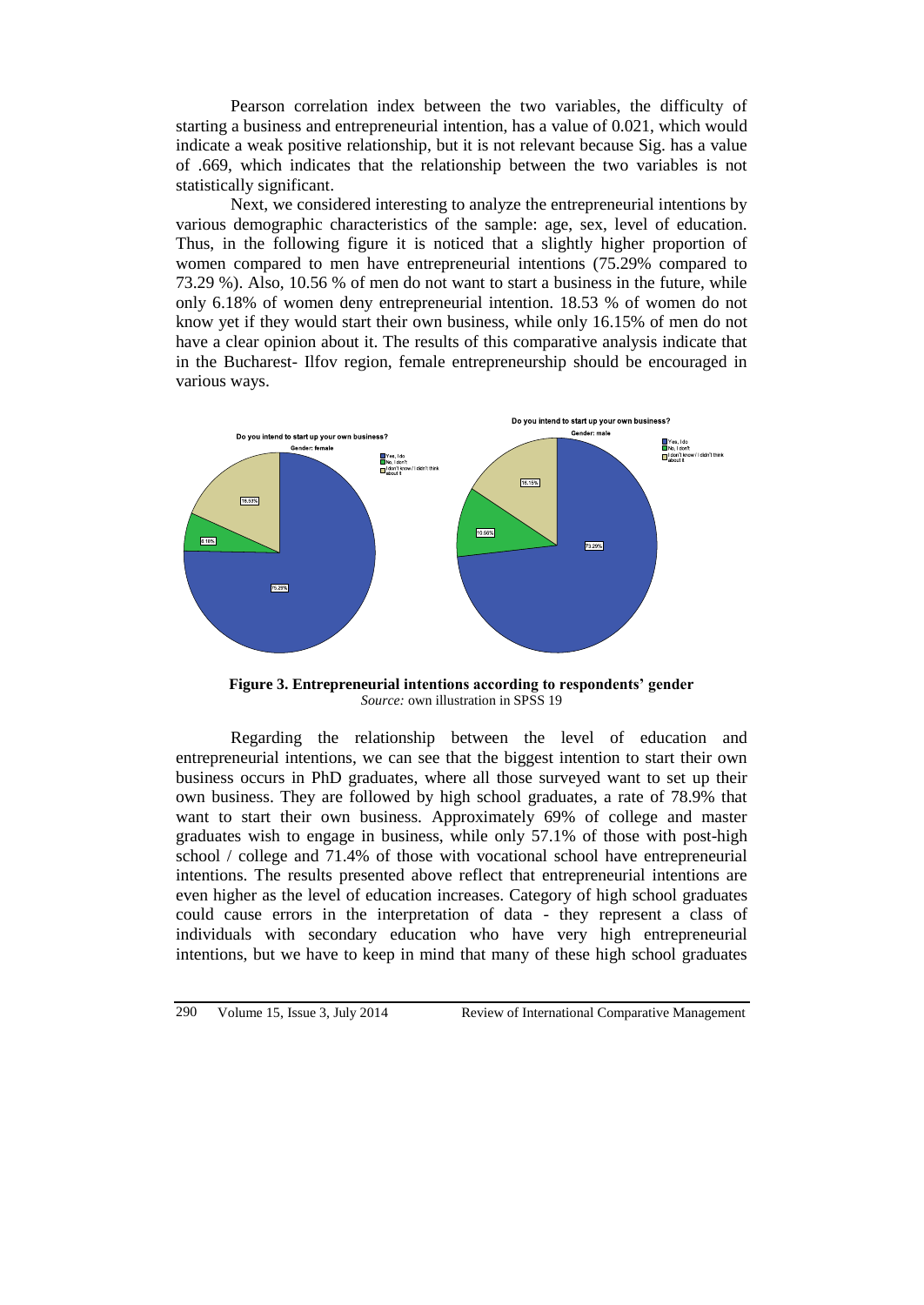are presently students, therefore in the near future they will move into the category of college graduates.

Regarding the time frame that the respondents have in mind for setting up a business, in the figure below almost 50% of those surveyed believe that in the next 1-3 years they will start their own business , while 29% of them do not know or have not thought yet to the time horizon. Only 14% want to start their own business in the next 6 months, and 8% in the next year (see Figure 4).



**Figure 4. Time horizon for starting up a business** *Source:* own illustration in SPSS 19

Regarding the legal status envisaged for setting up a business, 71.55% of respondents opted for limited liability company (LLC), 12.68% for authorized persons (PFA) and 7.89% for individual enterprise (IE). Only 5.63% of respondents want to establish a family business (IF) and 2.25% opted for a different legal form. Analyzing the open answers of the 8 people who have opted for a different legal form, it is observed that 3 persons wish to establish a joint stock company (JSC), and 5 people opt for non-governmental organizations (NGOs).

It is worth noticing that 65 of the respondents representing 15.47 % of the respondent population did not answer this question. This relatively high percentage allows us to deduce that they do not have the minimum knowledge required for legal forms existing in Romania, which implicitly leads to result that education programs are needed for the population.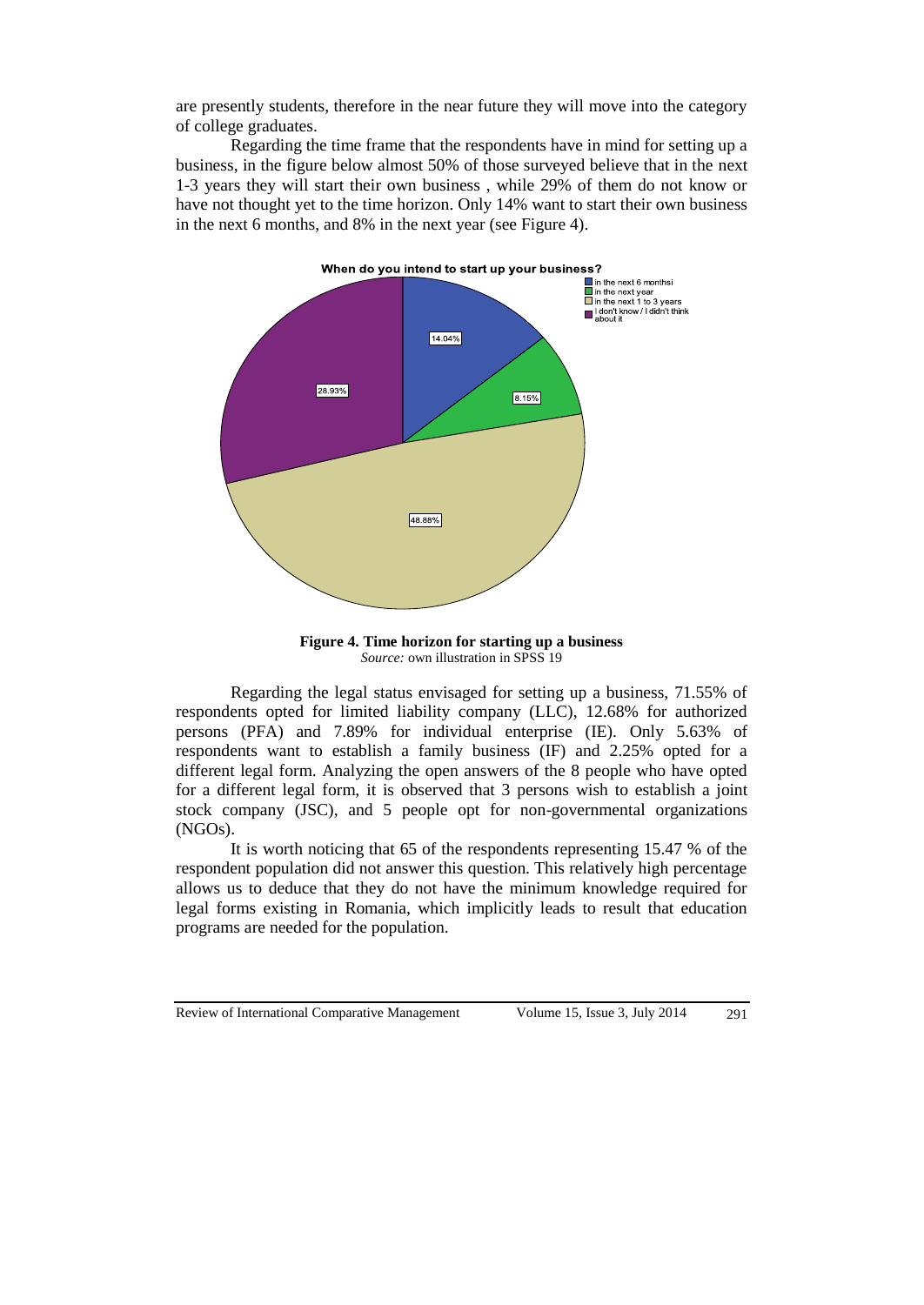Regarding the respondents' opinion on business development opportunities in the Bucharest -Ilfov region, 50% believe that there are great opportunities, while 10% believe that opportunities are very high (see figure below). 22% of respondents believe that there are moderate opportunities, while fewer than 16% of respondents believe that opportunities are small or very small. 10 respondents cannot express an opinion in this regard, and 10 people did not answer this question at all.

![](_page_8_Figure_1.jpeg)

**Figure 5. Opportunities for business development in the region** *Source:* own illustration in SPSS 19

Regarding the field of business development, most of the respondents are turning to services and trade (46.12 % and 14.56 %). This option can be explained by the fact that services, usually initial investments and capital is lower than in other areas. 12.86 % of respondents want to turn to consulting and 8.01 % to agriculture. Only 6.07 % oriented to industry and under 3 % to constructions and communication. Analyzing the open answers we can see that there appear fields such as educational, cultural and online business.

The next section of the questionnaire examines the need for skills and abilities needed to develop a business. We can see that 50.74 % of respondents consider the professional training to be very important and 33.09 % consider it important. 13.8 % consider it relatively important, while a very small percentage of 1.9 % consider it less important or unimportant. 0.7% of respondents did not want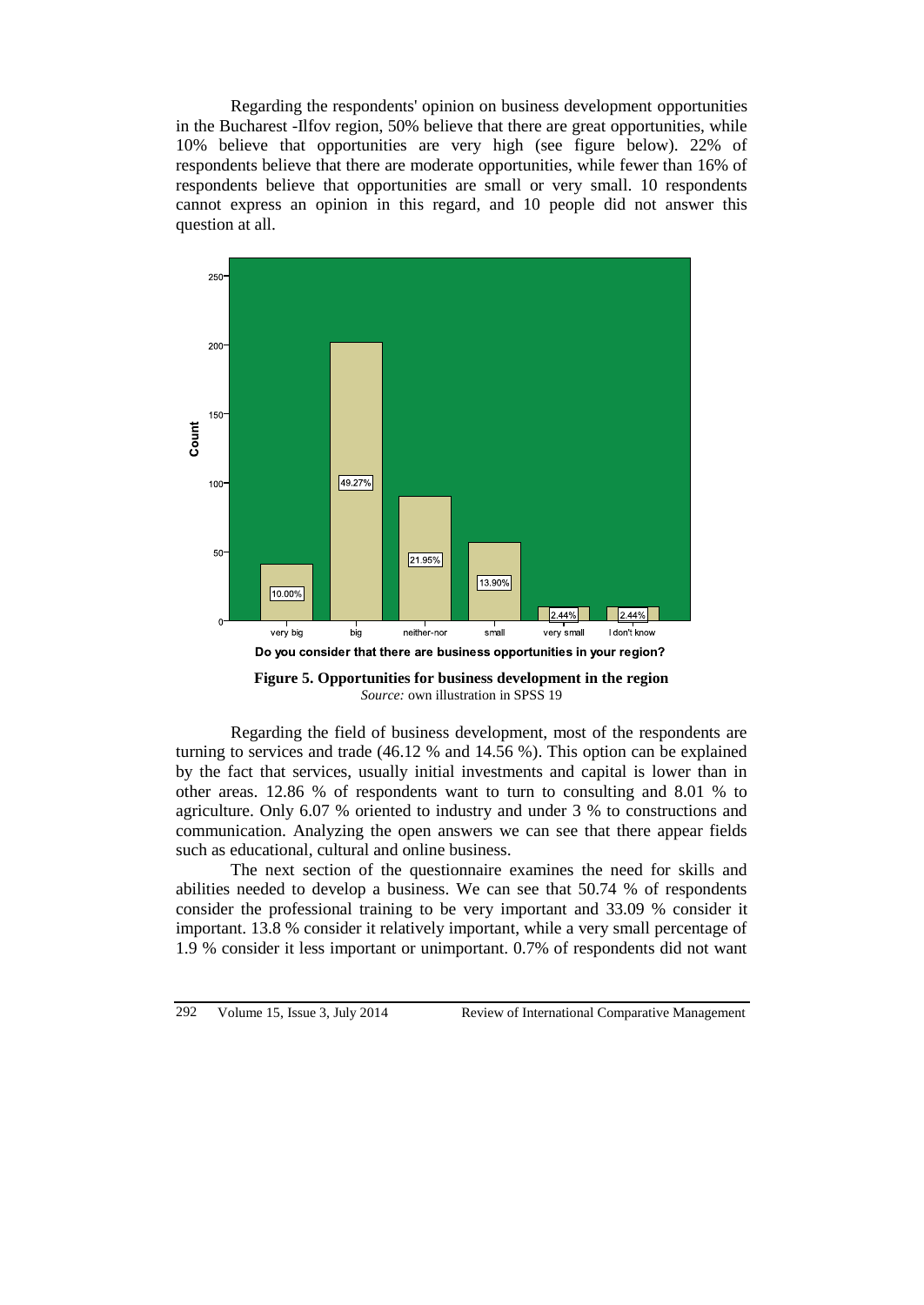to express their opinion in this regard, and 12 respondents did not answer this question.

Thus, after being removed from the sample, the individuals who have not expressed their opinion in this regard, on a scale from 1 - very important to 5 unimportant, the average is 1.67, indicating that a large part of the population considers professional training very important for business success.

The value that divides the sample into two equal parts is 1, and the most common value among the responses is also 1. Both the skewness and the kurtosis index are positive, which means that the distribution is shifted to the left and flattened- at the kurtosis index the standard error is very large.

Therefore, data obtained from this question indicate the need and desire for training potential entrepreneurs and therefore the importance of organizing courses and the opportunity to do so.

![](_page_9_Figure_4.jpeg)

**Figure 6. Skills needed for developing and administrating a business** *Source:* own illustration in SPSS 19

Next, respondents rated on a scale of 1 - very important to 5- unimportant, the skills necessary for the development and proper management of a business. The above figure presents the average values for each competency separately. As the average is closer to 1, the respective competence is considered more important.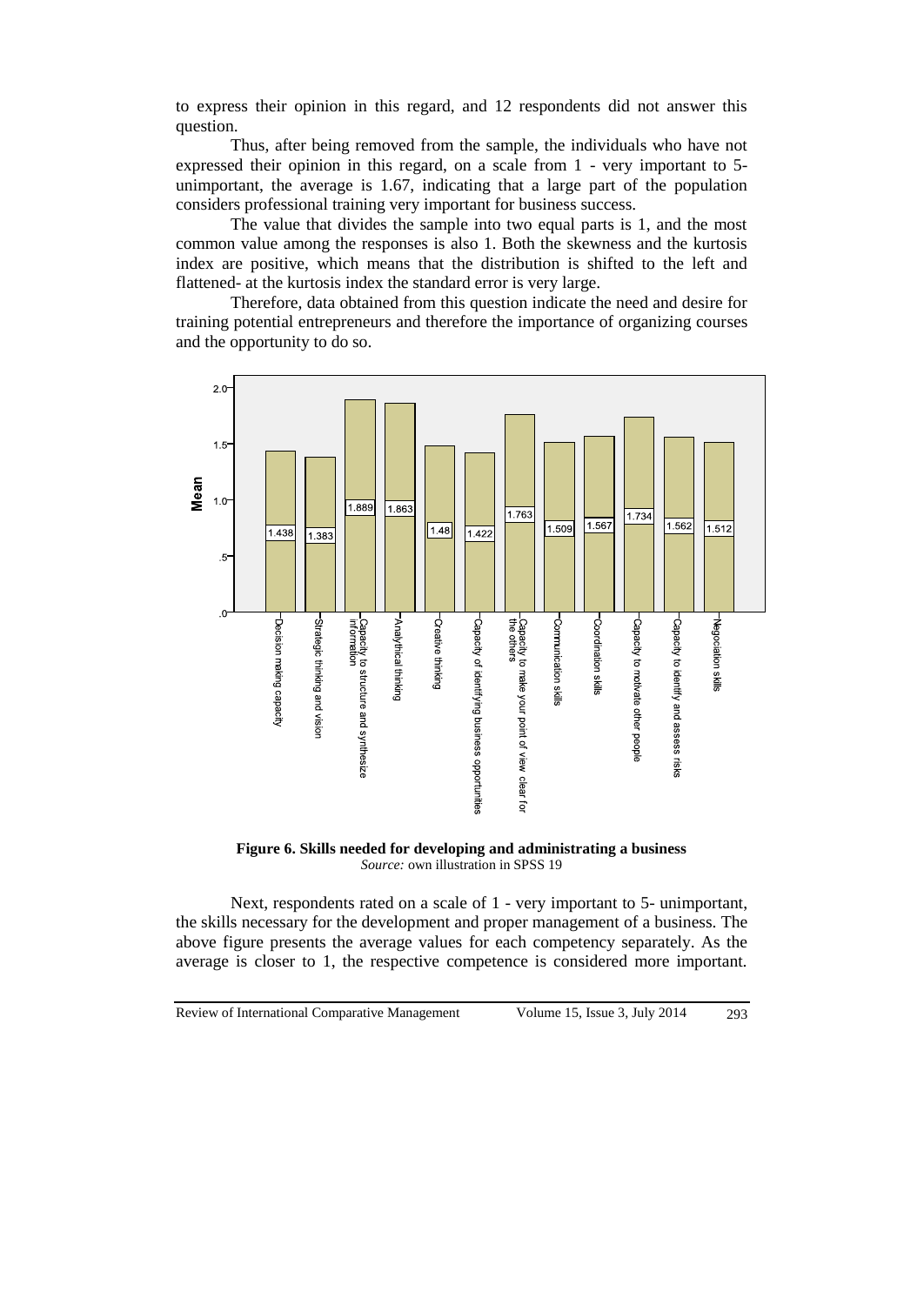Thinking and strategic vision is very important according to the respondents, recording a score of 1.38. It is followed by "the ability to identify new opportunities and to act quickly to follow them" (1.42), "the ability to make decisions under stress " (1.43) and "creative thinking" (1.48). A score of 1.5 is recorded around the following competencies: "ability to communicate" (1.50), "ability to negotiate" (1.51), "ability to identify and analyze the risks" (1.56) and "the ability to coordinate activities " (1.56). Lower values, but also those under 2, are recorded by the following dimensions: "the ability to mobilize the capacities of others" (1.73) , "the ability to make your views understood by others" (1.76), "analytical thinking ( ability to analyze a phenomenon )" (1.86) and "synthetic thinking (the ability to structure, summarize )" (1.88).

The next two questions assess the intention to participate in training courses, and development of entrepreneurial skills and abilities on fields: most of the respondents believe that participation in training courses is useful or very useful (75.37 %), while 16.7% consider neither useful nor useless, and 7.3 % consider it rather pointless.

Next, respondents were able to select up to three fields in which they would like to attend specialised courses. Figure 7 shows the fields most requested by respondents. Based on respondents' opinion, the most useful courses are considered Strategic Management -205 of the 420 respondents would participate in this course; Marketing -201 of the 420 respondents would participate in this course, and Negotiation-189 of the 420 respondents would participate in this course. 140 respondents expressed their intention to attend courses such as Project Management, Finance and Accounting - 132 and 101 classes on Legislation. Fewer than 100 people want to attend classes on Human Resources, Foreign languages or Informatics.

![](_page_10_Figure_3.jpeg)

![](_page_10_Figure_4.jpeg)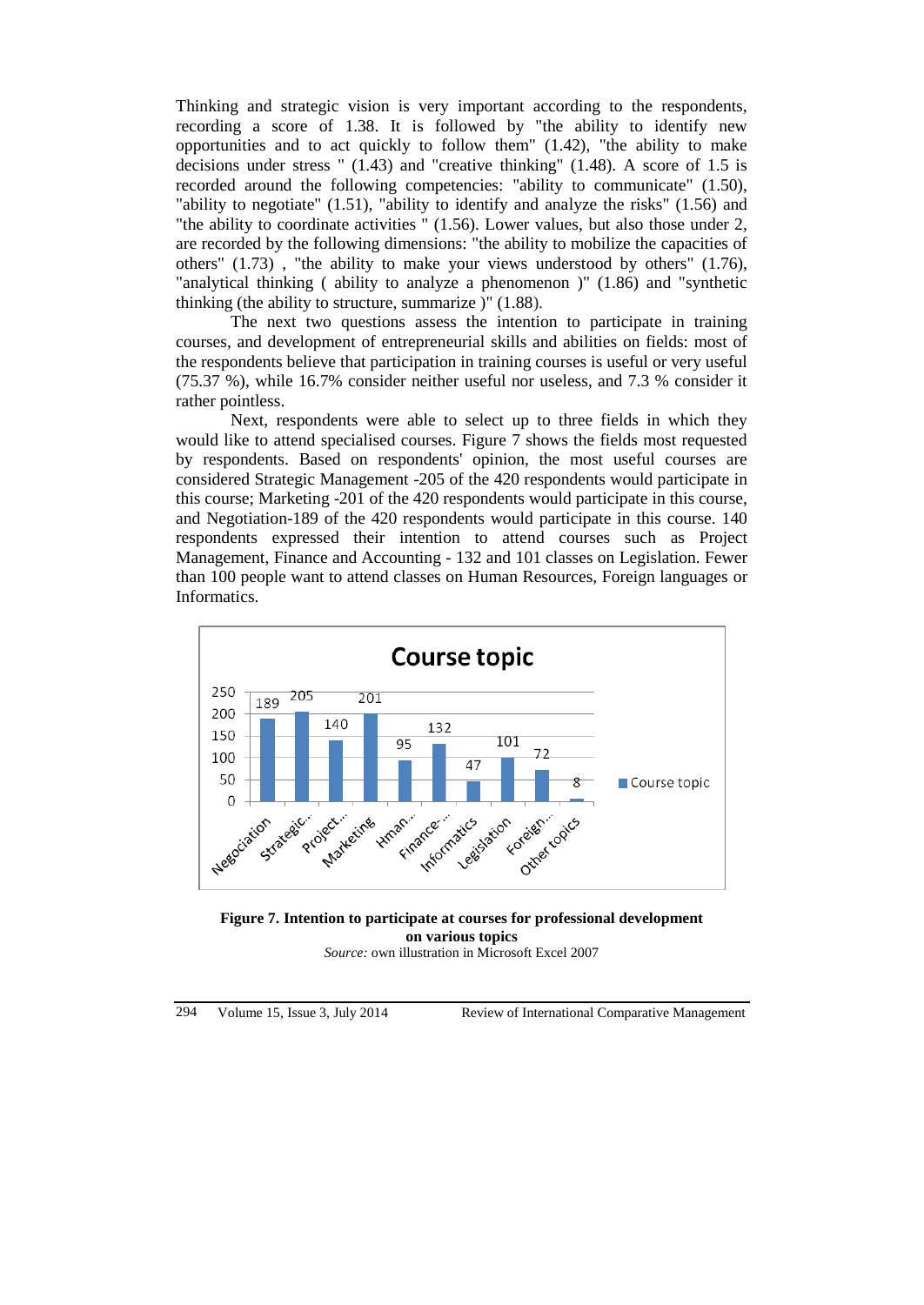Analyzing the open answers on courses that present a high degree of interest for potential entrepreneurs, it results that Leadership, Psychology and Online Environment are also among the favorites.

#### **Conclusions**

This study aims to assess the possibility of setting up certain businesses in Bucharest- Ilfov region and entrepreneurial skills required as well as the interest and willingness of potential entrepreneurs to participate in various training courses and the development of entrepreneurial capacity. The analysis presented is based on data obtained from the survey based on a questionnaire, which were processed in SPSS 19 software and Microsoft Excel 2007.

The study can be divided into three parts: in the first part the entrepreneurial intentions are evaluated in terms of opportunity and disadvantages in the Bucharest -Ilfov region, and areas of interest. The second part analyzes the skills considered necessary in order to achieve success in business and the third part analyzes the respondents' intention to participate in training courses in areas of interest.

The research results show that most respondents have entrepreneurial intentions, despite the fact that they perceive the difficulty of starting a business as being moderate. These entrepreneurial intentions are more common among young people and those with higher education. Those who have the desire to start their own business focus mainly on limited liability company as a legal form, and the time horizon is 1-3 years. Respondents believe that the main advantage existing in the Bucharest –Ilfov region is represented by the market size and the main disadvantage of excessive bureaucracy. The areas with the most potential for entrepreneurs are services and commerce.

Most respondents consider professional skills as essential in entrepreneurship and are willing to participate in training courses, particularly in the areas of Strategic Management, Marketing and Negotiations. Thus, we can say that in the Bucharest -Ilfov region there is a high entrepreneurial potential and the organization of training courses is appropriate and meets the needs of the population.

# **Bibliography**

- 1. Álvarez, C., Urbano, D., Amorós, J.E. (2013) GEM research: achievements and challenges*, Small Business Economics*, DOI 10.1007/s11187-013-9517-5.
- 2. Ajzen, I. (2001) Nature and operation of attitudes, *Annual Review of Psychology*, 52, pp. 27-58.
- 3. Do Paço, A., Ferreira, J.M., Raposo, M., Rodrigues, R.G., Dinis, A. (2013) Entrepreneurial intentions:is education enough?, *International Entrepreneurship and Management Journal*, DOI 10.1007/s11365-013-0280-5.